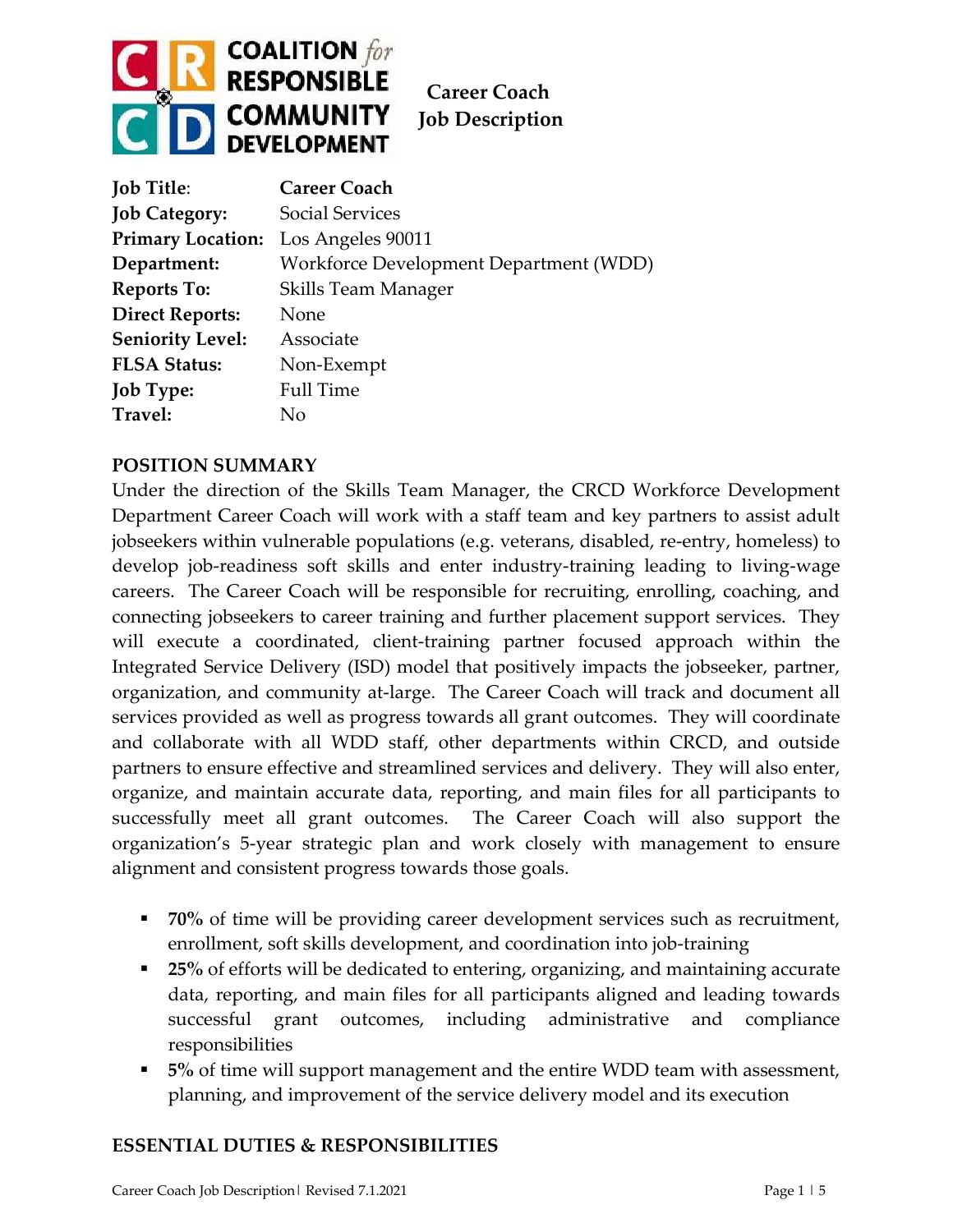

- 1. Utilize various recruitment strategies, including social media and virtual platforms, to engage the community, partners, and other CRCD departments to recruit and enroll adult jobseekers within various vulnerable populations (e.g. veterans, re-entry, disabled, homeless) into WorkSource Center services
- 2. Understand the eligibility requirements, service delivery components and outcomes of multiple grants assigned to and serve a caseload of participants across these grants
- 3. Serve a caseload of approximately 100+ adult jobseekers with assessment of grant eligibility and enrollment; skills assessments and review of career options; Individual Employment Plans (IEP's); and soft skills training and career coaching leading to relevant industry training
- *4.* Enter all eligible participants into WIOA services into the CalJOBS data system and maintain daily service activity entries and case notes within the system
- 5. Prepare supportive services documentation for targeted-industry training for participants within 3 days of participant identifying their career pathway and submitting the training request
- 6. Provide career coaching services to all caseload participants at least monthly and document all case notes within CalJOBS, including internal tracking platforms, as well create ETO profiles Provide career case management for all participants on your caseload that includes, but not limited to tracking participant progress, service activities, and grant outcomes
- 7. (Co)Facilitate weekly to monthly case conferencing for participant caseload amongst the staff team and key partners to ensure adequate service delivery and progress towards all grant outcomes
- 8. Provide weekly to monthly reports on all caseload services, activities, expenditures, and outcomes
- 9. Research/develop soft skills training curriculum for individual participant coaching as well as conduct group workshops for soft skills such as dress for success on inperson and virtual platforms
- 10. Complete, maintain, and self-audit all case files, enrollment, and supportive services (training) documentation, including daily/weekly tracking of case notes, service delivery, and progress towards outcomes
- 11. Understand and follow the Integrated Service Delivery model, and collaborate with Job Developers to ensure coordinated services and the smooth transition of participants from skills development and training to employment services through follow-up
- 12. Work with all other service delivery staff within WDD, management, other CRCD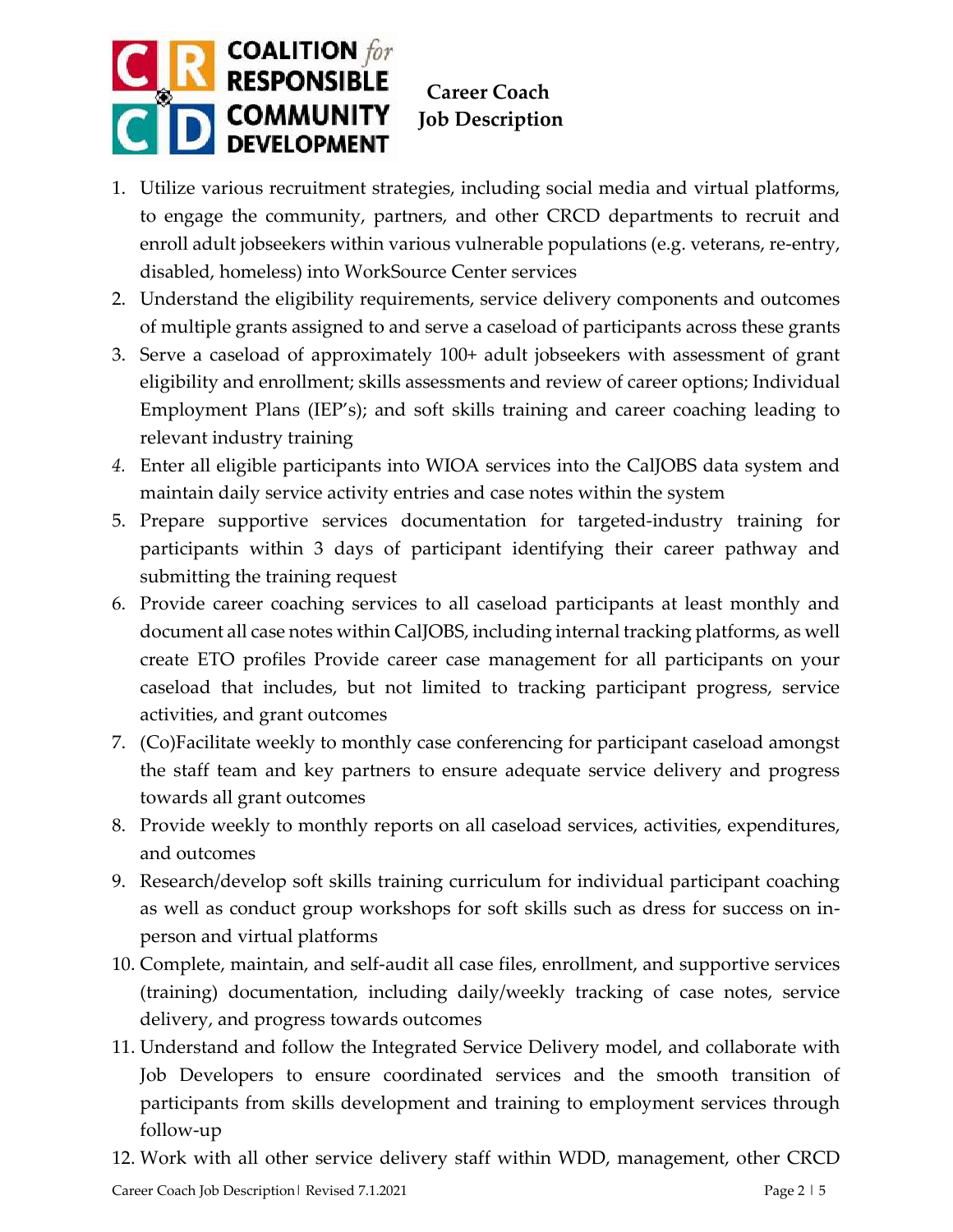

departments, and grant partners to provide quality services to participants and meet grant deliverables

- 13. Be flexible in a rotating work schedule at times when service delivery requires it such as during recruitment activities, which can include evening and weekend work
- 14. Be able to work with and co-locate at local grant partner facilities for portions of caseload
- 15. Maintain professional boundaries and a positive work environment with all participants, staff, partners, supporters, and collaborators
- 16. Handle all client concerns, complaints, feedback, and recommendations promptly and with professionalism and with the support of the staff team as needed
- 17. Develop and maintain working relationships with Community Based Organizations, schools, places of worship, and local government agencies to connect clients to their services offered onsite and at their centers
- 18. Participate in all WDD staff planning, including the 5-Year Strategic Plan
- 19. Uphold the CRCD mission and professionally represent the agency at events when assigned

## **MINIMUM QUALIFICATIONS**

- Bachelor's degree in related field; or minimum four-years of related experience without formal education
- At least 2 4 years' prior experience in providing career coaching/case management /job development services within workforce development, social service, or non-profit organizations
- Experience, comfort, and desire to work with various vulnerable populations such as re-entry, homeless, veterans, disabled, low-income, etc.
- Basic proficiency in Microsoft Office (Word, Excel, PowerPoint)
- Basic proficiency in data tracking systems and tools (e.g. MIS)
- Strong organizational skills to manage large caseload, data, and reporting duties
- Demonstrated ability to work on multiple projects simultaneously and meet deadlines
- Reliable, flexible team player who works well with minimal supervision, has a good work ethic, and can set and maintain personal boundaries
- Demonstrated knowledge of community resources and services available to participants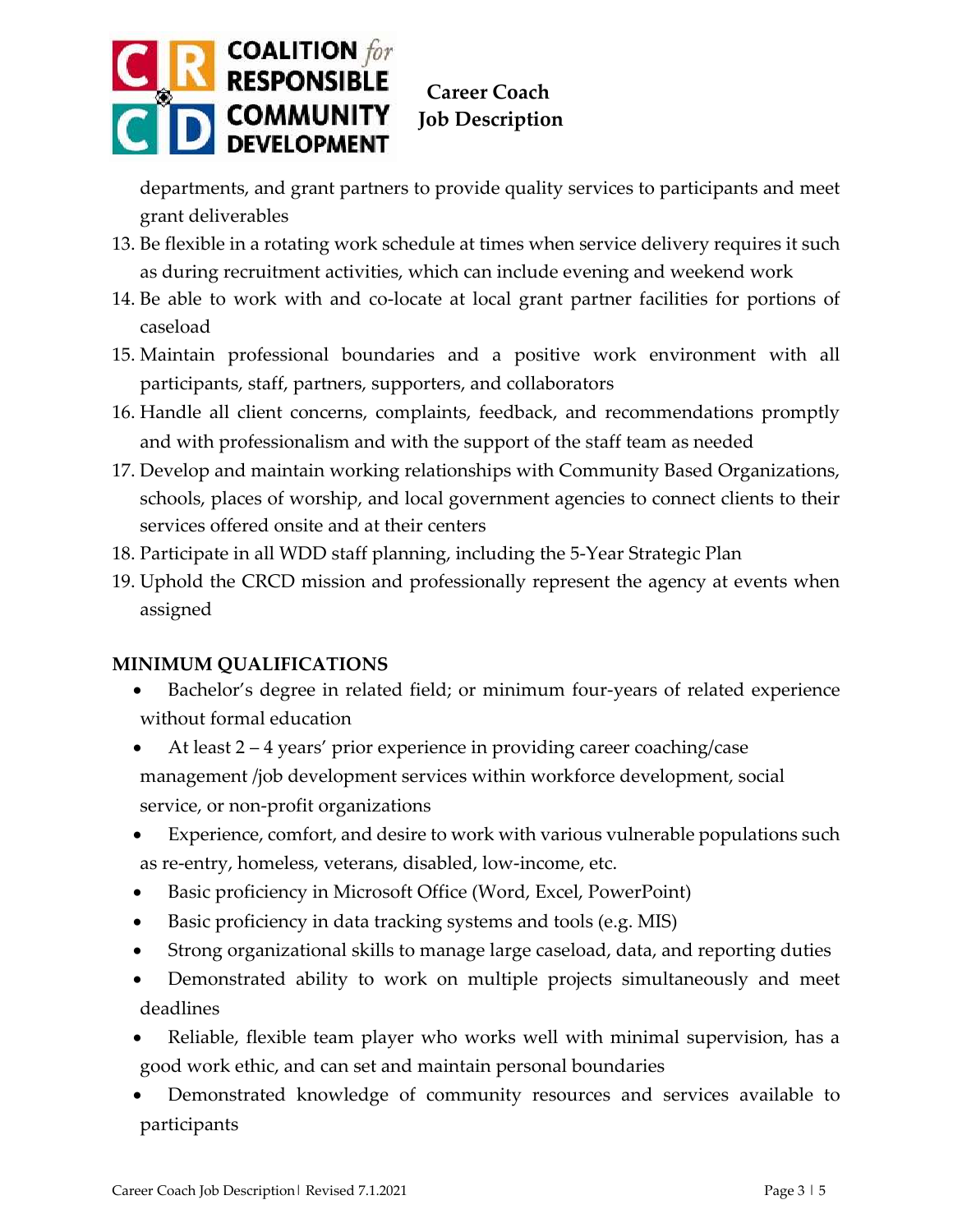

Reliable transportation, valid driver's license  $\&$  car insurance as required by law

## **PREFERRED QUALIFICATIONS**

- B.A. in Social Science, Criminology, or BSW/MSW
- Staffing/business services experience
- Familiarity with CalJOBS, JobsLA highly desirable
- WorkSource Center service delivery experience highly desirable
- Dedicated experience in working with vulnerable populations highly desirable
- Bilingual in Spanish/English highly desirable
- Member of the target population a plus

#### **WORK ENVIRONMENT**

- 1. On occasion walk or drive to different local sites throughout the day.
- 2. Regularly required to sit, stand, bend, and occasionally lift or carry up to 35 lbs.
- 3. Combination of field and office environment.
- 4. May necessitate working in busy and loud environments.
- 5. May be exposed to elements like cold, heat, dust, noise, and odor.
- 6. Work regularly in a community that is exposed to gang activity, substance use, homelessness, and high unemployment rates.
- 7. This is not a work-from-home position

# **RESPONSIBILITIES COMMON TO ALL AGENCY EMPLOYEES**

- 1. Encompass a "do whatever it takes approach" to serving our community
- 2. Always maintain a safe work environment and confidentiality.
- 3. Be proactive, creative, flexible in determining, evaluating, researching & resolving issues.
- 4. Organize and prioritize multiple activities to meet all external and internal deadlines.
- 5. Maintain professional demeanor that reflects positively on the agency.
- 6. Demonstrate respect and courtesy toward others.
- 7. Able to thrive in a work environment emphasizing teamwork and collaboration.
- 8. Respond in a timely manner in all aspects of communication.
- 9. Regular and prompt attendance in the office is required
- 10. Work with limited to minimum supervision.
- 11. *Perform other duties as assigned by your supervisor.*

# **BENEFITS**

■ Dental, Vision, Medical Benefits: CRCD is in the top 10% for excellent employee